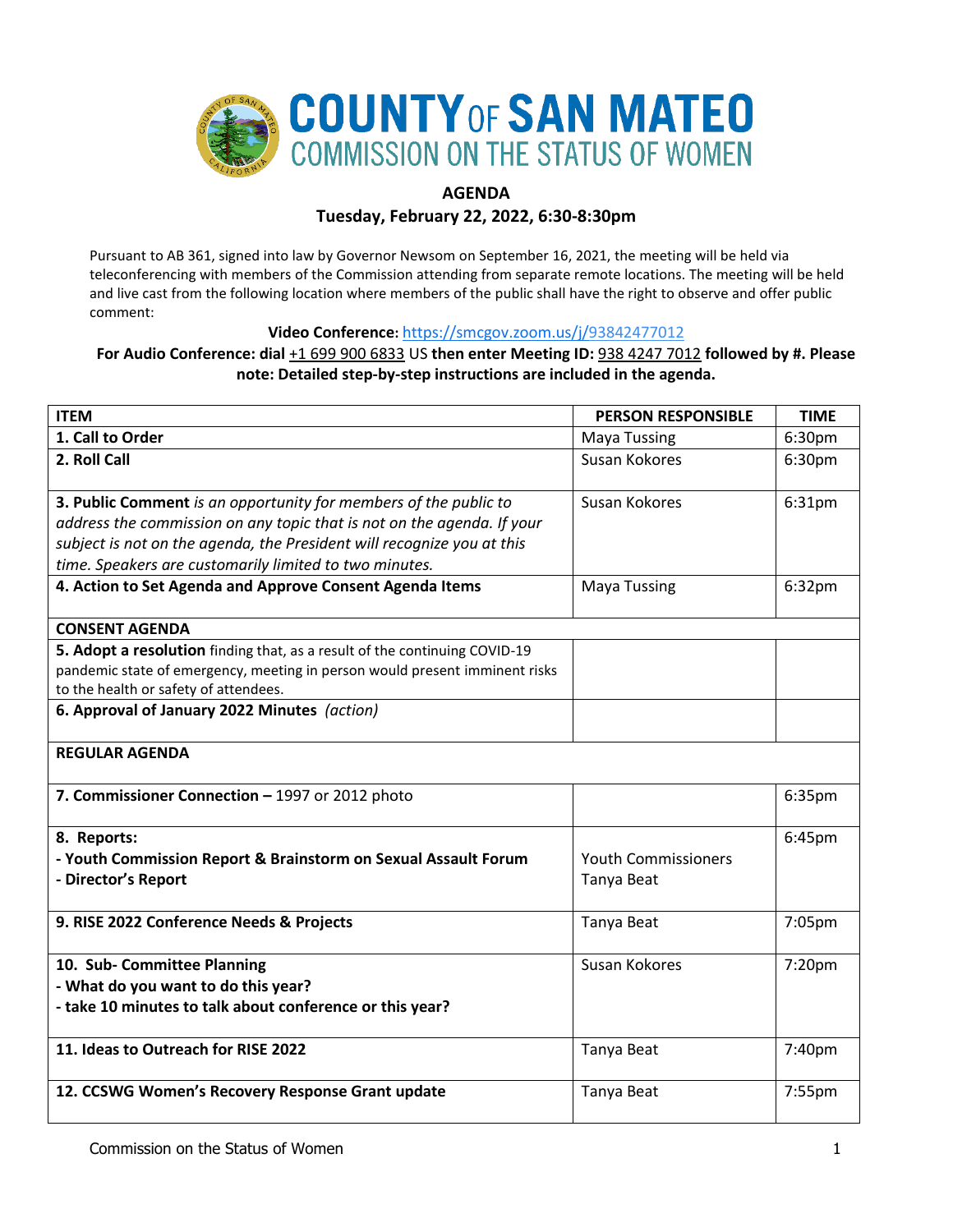| 13. Adjournment | <b>Maya Tussing</b> | 8:15 <sub>pm</sub> |
|-----------------|---------------------|--------------------|
|                 |                     |                    |

The **Commission on the Status of Women Group agree** to arrive on time/start on time; take turns speaking; speak loud enough for everyone to hear; be courteous of other opinions; listen to hear a different perspective than your own; mute phones; allow the chair to guide the process; Chair will check in about remaining time at 8:15 PM.

Public records that relate to any item on the open session agenda for a regular or special meeting of the Commission on the Status of Women are available for public inspection. Those records that are distributed less than 72 hours prior to the meeting are available for public inspection at the same time they are distributed to members of the Commission. Those public records are available online and for public inspection at the Human Resources Department located at 455 County Center, 5<sup>th</sup> floor, Redwood City, CA 94063 by appointment. The public records may also be transmitted electronically by emailin[g tbeat@smcgov.org](mailto:tbeat@smcgov.org) or calling 650-363-4467.

I**N COMPLIANCE WITH THE CALIFORNIA GOVERNMENT CODE AND THE AMERICANS WITH DISABILITIES ACT,** auxiliary aids and services for this meeting will be provided upon request when given three days' notice. Please call 650-363-4467 (voice) or email [tbeat@smcgov.org](mailto:tbeat@smcgov.org) to make such a request.

#### **Instructions for Joining a Zoom Meeting via Computer or Phone**

#### **Best Practices:**

• Please mute your microphone when you are not speaking to minimize audio feedback

• If possible, utilize headphones or ear buds to minimize audio feedback

• If participating via videoconference, you can use your computer audio OR you can use the dial-in option (Option 2 below).

• **Members of the Public:** Use the "raise your hand" feature to make public comment on an Agenda item. The moderator will then ask you to share your comment.

## **Options for Joining**

- **A. Videoconference with Computer Audio – see Option 1 below**
- **B. Videoconference with Phone Call Audio – see Option 2 below**
- **C. Calling in from iPhone or Telephone/Landline – see Option 3 below**

Videoconference Options: You do not need to download Zoom in order to use the video conferencing. However, you **MUST have internet access**. In using video, your computer needs to have a camera that can show you to the rest of the participants and vice versa.

## **Option 1 Videoconference with Computer Audio:**

1. From your computer, click on the following link, also included on the Commission on the Status of Women website: <https://smcgov.zoom.us/j/97114897287>

2. A new window will open in your browser and it will automatically join you to the waiting room for the meeting. The moderator will allow you in. All participants are automatically muted when they are joined to the meeting. 3. Click on "Camera" icon to turn on or off the camera. This menu bar is also where you can mute/unmute your audio which is the "Microphone" icon.

## **Option 2 Videoconference with Phone Call Audio:**

- 1. From your computer, click on the following link:<https://smcgov.zoom.us/j/97114897287>
- 2. A new window will open in your browser and it will automatically join you to the meeting.
- 3. To join the audio separately with your phone, please dial the phone number for the meeting: +1 669 900 6833 US
- 4. You will be instructed to enter the meeting ID: 971 1489 7287 followed by #

5. After a few seconds, your phone audio will connect to the Meeting on your computer. You will appear as a participant twice (once with video and once with your phone number).

6. The video will be enabled, click on "Camera" icon to turn on or off the camera. This menu bar is also where you can mute/unmute your audio which is the "Microphone" icon.